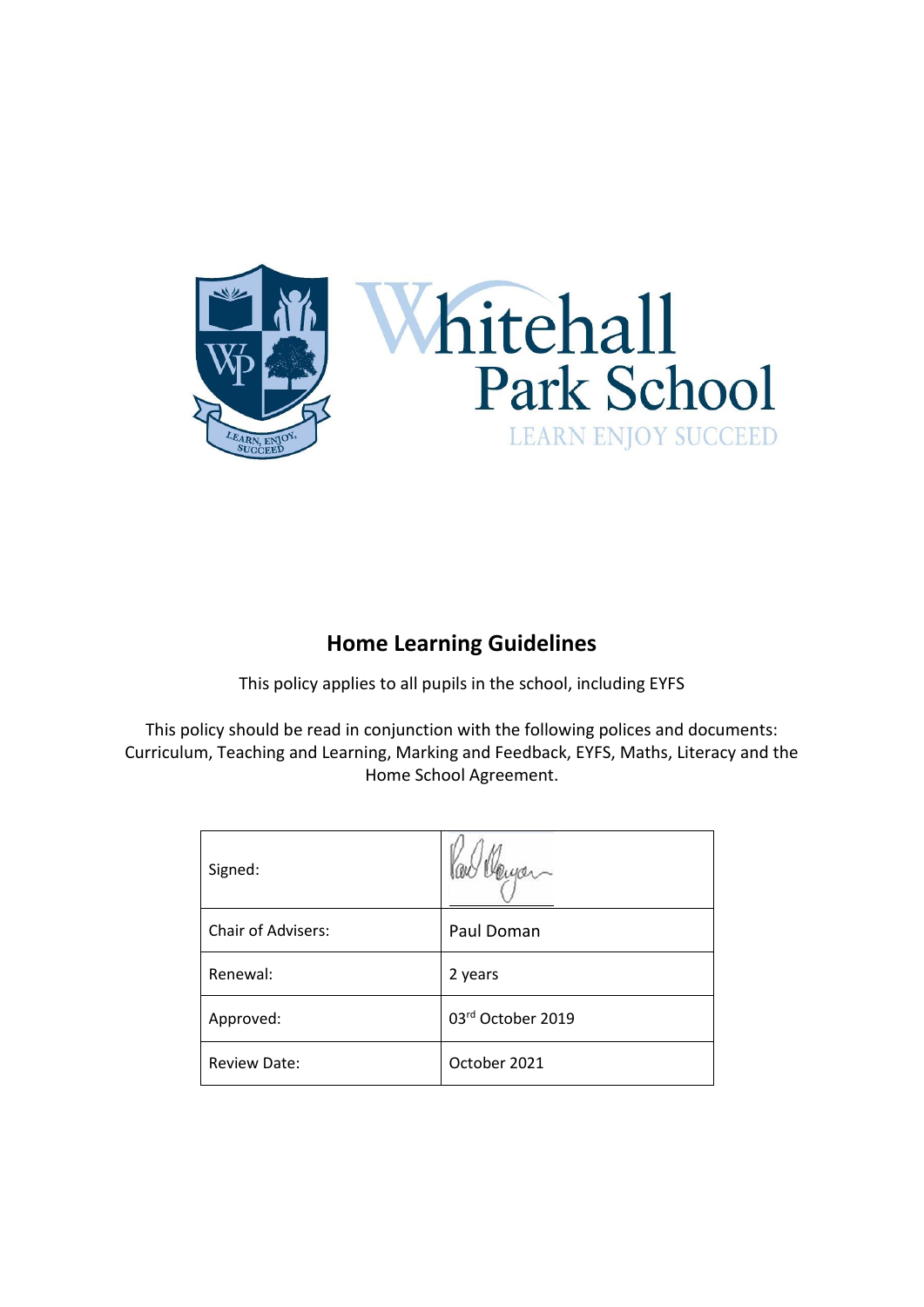# **Guidelines from the Government**

Schools are encouraged to plan home learning carefully alongside learning that children do at school, and to ensure that all activities are appropriate for individual children. Here are some guidelines to give you an idea of how much time your child should be spending on home learning, and how you can help them.

The emphasis is on how home learning helps your child to learn, rather than on whether it takes a certain amount of time. For example, some children will work quicker than others and get more done in less time. The rough guidelines for primary school children are:

- Reception: up to one hour per week
- Years 1 and 2: one hour per week
- Years 3 and 4: 1.5 hours per week
- Years 5 and 6: 30 minutes per day

# **Why is my child given home learning?**

Your child and their teacher work very hard to ensure that every day something new is learnt. Your child is given home learning so that they can practise the new learning they have covered in school and at home and as a result make more rapid progress. It also keeps you the parent informed about the sort of learning your child is doing in school and what you can do to help at home.

## **What home learning will my child be given?**

At Whitehall Park we feel that the best outcomes for children are when they are able to take control over their own learning, therefore we have chosen to use project-based tasks as home learning. The project will link closely with the topic your child is learning to embed their understanding of it. We expect that over a half-term children will research an aspect of their topic to present at the end of the half term. This may be in the form of a book, an A3 project board, a PowerPoint, a piece of art work – it is entirely up to your child how they would like to present it. Each week the teachers will ask the children to share something they have done towards their project which may require them to use a skill they have been using in class.

From Year 1 your child will also get mental maths and spellings home learning to complete.

# **When will my child be given home learning?**

Every Friday, your child will be given some home learning to complete. Home learning will be given out on Friday and will need to be returned on Wednesday. This is to help working parents who may find it difficult to find time during the week to help their child. However reading home learning should be carried out on a daily basis by children throughout the school and children should bring their book bags to school every day.

Your child's project will be due on the last Wednesday of the half term so all children are able to show their learning before the holidays.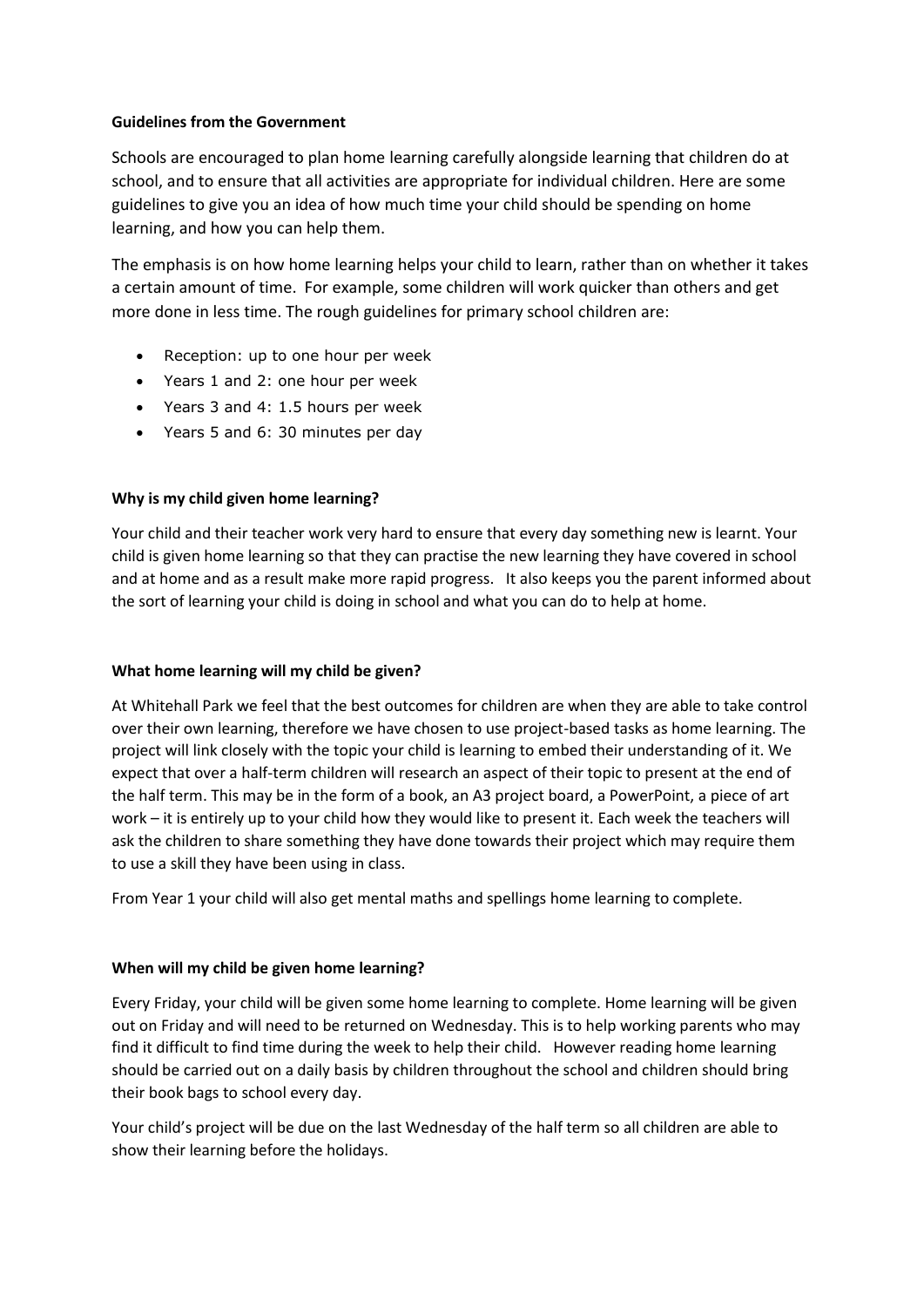# **How long should my child spend doing their home learning each evening?**

Your child works very hard in school and we also appreciate that many children have after school commitments, however we strongly recommend that reading should be a daily activity. Other pieces of home learning are set in accordance with your child's age, ability and specific learning need. Your child's teacher will be able to determine what is appropriate for your child.

# **How will I know how to help my child?**

Home learning can be discussed during parent consultations and during curriculum events. Home learning is mostly self-explanatory; teachers will include an example where appropriate. All home learning will be explained to your child before they bring it home so that they know what they have to do. You can help your child by arranging if possible for your child to have somewhere quiet (away from the television!) where they can do their home learning.

# **Please do not do the child's home learning for him/her!**

# **How can I help my child when I don't know how to speak, read or write English?**

Your child's teacher will always understand if this is a problem. In the past many parents have successfully arranged for an older brother, sister, cousin, uncle or other relative to help. Please tell your child's class teacher if this is not possible in your case.

# **What if my child cannot do the home learning?**

This should not happen as new learning is never sent home. If however your child does appear to be struggling at any time please do not become cross or irritated with your child but talk to their class teacher who will be happy to help.

## **What if my child does not want to do the home learning?**

When home learning is set it is compulsory for all children. Home learning is a key part of your child's learning journey and reinforces and builds upon everything we do here at school. If your child is refusing to do the home learning please talk to their class teacher who will be happy to discuss the problem with you and your child.

## **What if my child is ill or we are just too busy to do the home learning?**

Your child's teacher will always understand when there are occasional reasons for the home learning not being completed. Please remember to see your child's teacher to explain so that your child does not suffer any embarrassment.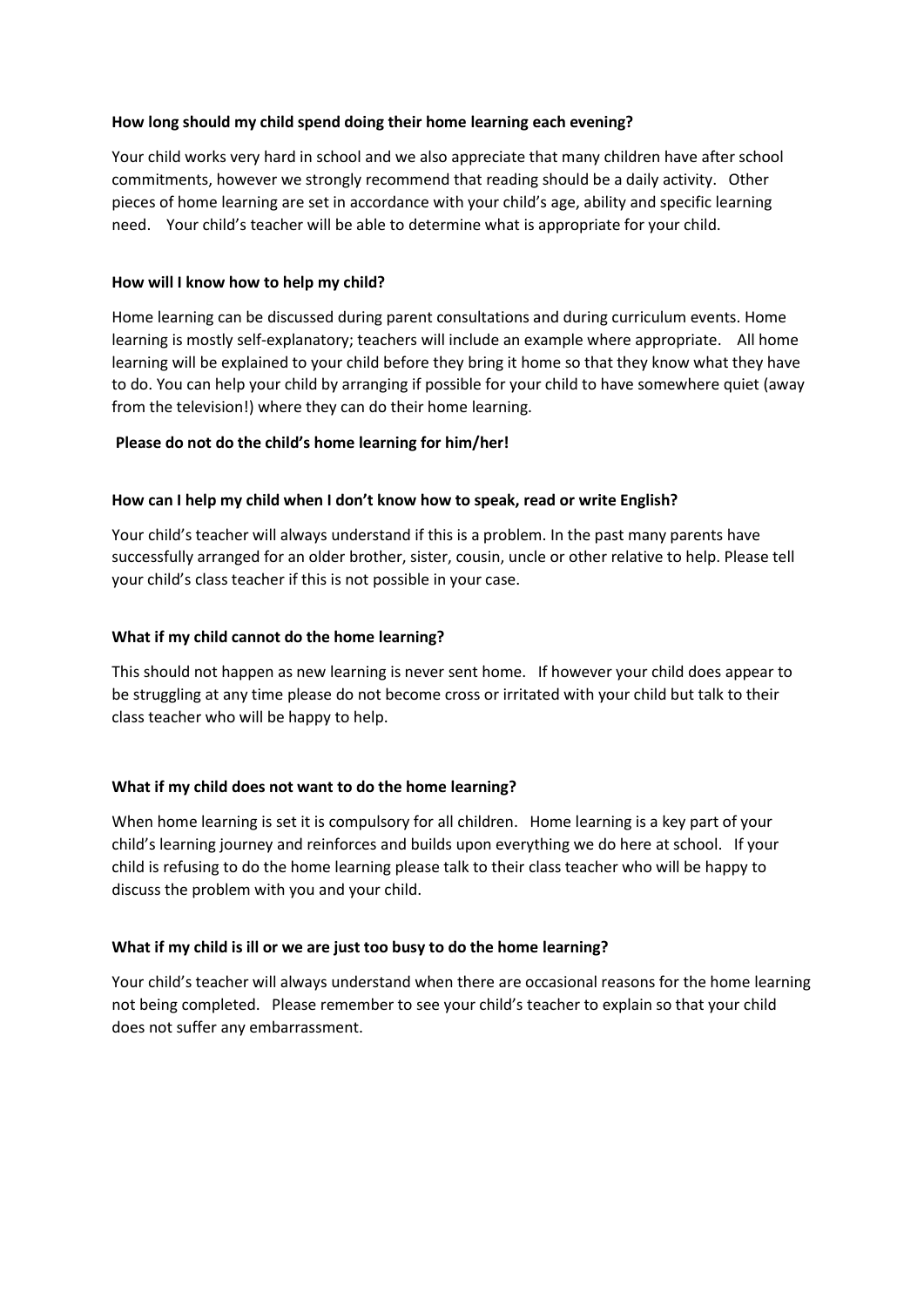# **EYFS (Early Years Foundation Stage) Home Learning Guidelines**

#### **What home learning will my child be given?**

It is very important that your child reads regularly at home to practise what they have learnt at school. Your child's book bag should be brought in every day so that the books can be changed.

Your child may also bring home other stories which they will not yet be able to read by themselves. These are intended for you or another family member to read to your child. Occasionally your child may be sent home with words which they are learning to read or spell.

Your child will also do the project-based home learning as outlined above.

## **How long should my child spend reading each night?**

Ideally your child should spend 15 minutes reading each night.

#### **What can I do to help?**

- Attend the parent meetings where the class teacher will tell you how to help your child.
- Sit with your child when they are reading to you.
- Try to find somewhere quiet to read together.
- Encourage your child to point at the words as they read.
- Praise your child for working out any words and ask them to read the sentence again.
- If your child is unable to work out any words please do not get cross but tell them the word and ask them to re-read the sentence.
- Talk about the story with your child by asking them questions about what happened in the story.
- When you have read with your child please sign the reading diary and if you wish write a comment. You could write about how well they read/the words they worked out/what your child said when you talked about the story and how well they understood what they read.
- Attend our parental workshops for 'Helping your child to read at home'.

## **Home Learning Guidelines**

## **How long should my child spend on their home learning each night?**

Your child should spend 20 minutes a night (15 minutes reading, 5 minutes spelling and practising mental maths) but if your child is tired do not worry if you miss the occasional night.

Your child should spend at least 20 minutes each night on their home learning if they are in Year 3 or 4; building up to at least 30 minutes a night in Years 5 and 6.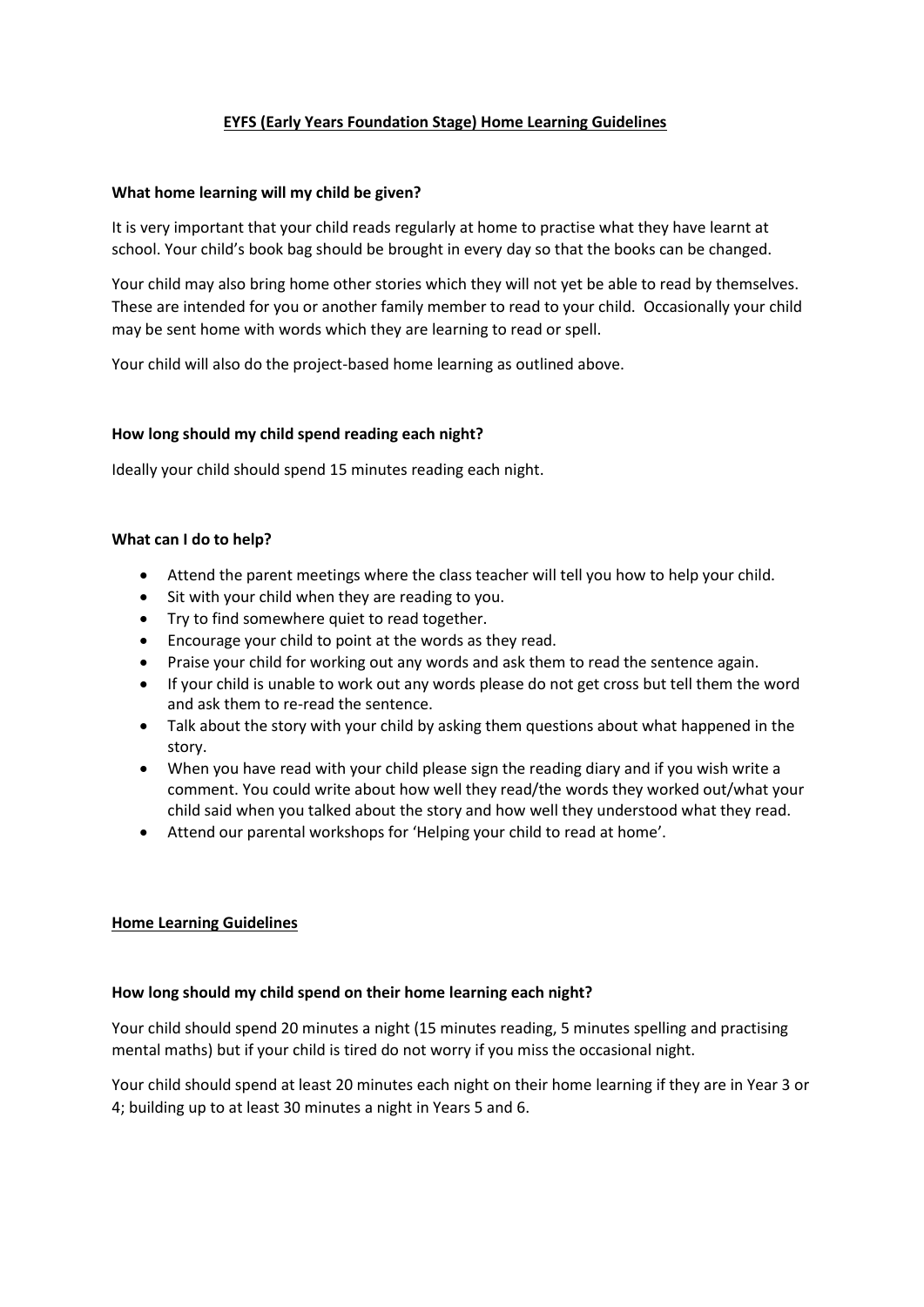# **What home learning will my child be given?**

Your child will be expected to do the project based home learning as described above. They will also receive a school book to read, mental maths and spellings to practise.

# **READING**

Although it is likely your child may be able to or may have started to learn to read by the time they arrive in Year 1, it is vital that they continue to read regularly at home so that they become really fluent readers. Your child should bring their book bag to school every day so that they can change their books and read daily.

# **What can I do to help with reading?**

- Sit with your child when they are reading to you.
- Try to find somewhere quiet to read together.
- Encourage your child to point at the words as they read.
- Encourage your child to break up longer more difficult words into manageable chunks.
- Praise your child for working out any words and ask them to read the sentence again.
- If your child is unable to work out any words please do not get cross but tell them the word and ask them to reread the sentence.
- Talk about the story with your child by asking questions about what they have read
- When you have read with your child please sign the reading diary and if you wish write a comment. You could write about how well they read/the words they worked out/what your child said when you talked about the story.

## **How can I help my child with their home learning?**

- Attend the parent meetings where the class teacher will tell you how to help your child.
- If possible give your child somewhere quiet to work.
- Sit with your child but don't do it for them
- Praise your child for all they get right. Do not get cross if they get things wrong but instead help them to correct their mistakes.
- Encourage your child to do what they can in their heads but do not worry if they can't. Instead encourage them to use their fingers or count objects around the home (chick peas, buttons, pencils, beads, counters and cubes).

## **Key Principles**

For Staff:

- Home learning activities should be planned in advance, as part of the topic, to consolidate and extend learning in class.
- Activities should be clearly explained; children and parents are clear where they need to go for support if needed.
- Expectations of presentation and quality are the same for home activities as they are for school work.